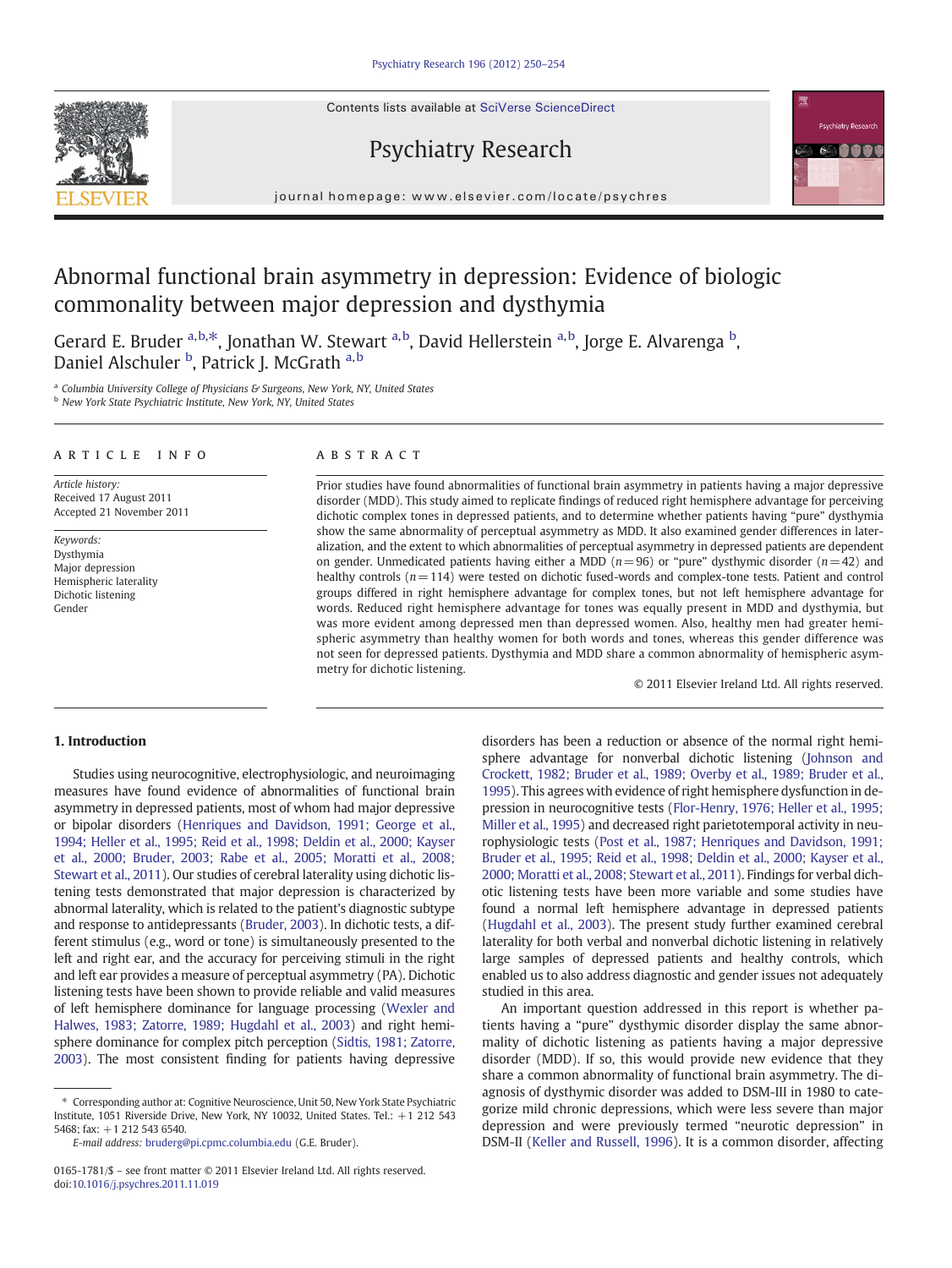3–6% of people during a lifetime and appears strongly associated with major depression, which supervenes in about 77% of the cases ([Klein](#page--1-0) [et al., 2000](#page--1-0)). Systematic review of controlled trial evidence has shown that antidepressant medications of various classes are effective in treating dysthymia ([De Lima and Hotopf, 2003](#page--1-0)). Biological studies of "pure" dysthymia, that is dysthymia uncomplicated by major depression, have been few and, apart from its response to antidepressant medication, it is unclear whether dysthymia shares biologic characteristics with major depression ([Howland and Thase, 1991\)](#page--1-0).

A further purpose was to evaluate gender differences in dichotic listening asymmetry among patients having depressive disorders. Gender differences in the prevalence of depressive disorders [\(Weissman et al.,](#page--1-0) [1984](#page--1-0)) and in hemispheric lateralization [\(McGlone, 1980; Kimura,](#page--1-0) [1999](#page--1-0)) point to the potential importance of gender. Epidemiological studies have consistently found greater lifetime prevalence of major depression and dysthymia in women than men, although the gender difference in dysthymia was smaller in some studies ([Hasin et al., 2011](#page--1-0)). Studies have found gender differences in dichotic listening, with men generally having greater lateralization than women ([Bryden, 1988;](#page--1-0) [Hiscock et al., 1995](#page--1-0)). The extent to which differences in dichotic listening among patients having a depressive disorder and healthy controls are dependent on gender is therefore evaluated.

The following hypotheses were tested in this study: (1) depressed patients will show decreased right hemisphere advantage for perceiving dichotic tones, but will not differ from healthy controls in PA for dichotic words; (2) patients with a dysthymic disorder will show the same abnormalities of PA as patients having MDD; (3) men will show greater PA than women; and (4) differences in right hemisphere advantage for tones between depressed patients and controls will be more evident among men than women.

### 2. Method

#### 2.1. Subjects

Patients were right-handed outpatients between the ages of 18 and 65 who were attending a university-affiliated research clinic at New York State Psychiatric Institute. Patients were excluded for any of the following: serious suicide risk, substance abuse disorders (including alcohol abuse) within the last 6 months, psychotic disorders, antisocial personality disorder, seizure disorder, organic mental disorder, unstable medical disorder, taking psychoactive medication, history of head trauma, or other neurological disorder. Diagnostic assessment was by Structured Interview for Clinical Diagnosis, patient version (SCID-P; [First et al., 1994](#page--1-0)) conducted by research psychiatrists before dichotic listening tests. Patients met DSM-IV criteria for either current MDD without a lifetime history of dysthymia ( $n = 96$ ) or current "pure" dysthymic disorder, without a lifetime history of MDD ( $n=42$ ). All cases were reviewed after structured interview to compare the clinical history with the SCID-P diagnosis, and dysthymic patients with a history of major depression were removed from the sample.

Right-handed controls ( $n = 114$ ) were recruited through notices to hospital staff and college students and through advertisements in local newspapers. Potential participants were screened with a semistructured interview to exclude those with current or past psychopathology. They were also excluded if they had current substance abuse or a history of head trauma or other neurological disorder. Control subjects and patients were excluded if they had a hearing loss greater than 30 dB in either ear at 500, 1000 or 2000 Hz or if they had an ear difference greater than 10 dB. The study was approved by the Institution Review Board at New York State Psychiatric Institute and Columbia University Department of Psychiatry. All participants gave written informed consent before participating in the study. Both patients and controls received \$15 per hour for their participation.

### 2.2. Procedure

Patients were unmedicated a minimum of 7 days before testing, although most patients were drug free for a considerably longer period or were not previously treated with an antidepressant. No patient was tested within 6 weeks of receiving fluoxetine. Handedness was determined with the Edinburgh Inventory (Oldfi[eld, 1971\)](#page--1-0) and severity of depression was assessed using the Beck Depression Inventory (BDI; [Beck et al.,](#page--1-0) [1961](#page--1-0)). All patients and controls were tested on the dichotic fused words and complex tones tests described below, with the order of the tests counterbalanced across subjects.

The Fused Rhymed Words Test ([Wexler and Halwes, 1983](#page--1-0)) consists of 15 different single-syllable word pairs, in which each member of every pair differs from the other

only in the initial consonant (e.g., coat, goat). All words begin with one of six stop consonants (b, d, p, t, g, k) and are natural speech spoken by a male voice. When dichotically presented, the members of each pair fuse into a single percept. Participants indicate what word they heard by marking a line through it on a prepared answer sheet that has four possible responses, both members of the dichotic pair and two other words differing from the dichotic stimuli only in the initial consonant. Following practice trials, each participant received four 30-item blocks for a total of 120 trials. Orientation of headphones was reversed after the first and third quarters to control for channel differences and ear of presentation. The words were presented via a matched pair of TDH-49 headphones at a comfortable level of 75 dB sound pressure level (SPL).

The Complex Tone Test [\(Sidtis, 1981\)](#page--1-0) requires participants to compare the pitch of a binaural complex tone with the pitches of a dichotic pair of complex tones presented 1 s earlier. Subjects point to a response card labeled Yes when the probe tone is the same as either member of the previous dichotic pair or to a card labeled No when it differs from both. The complex tones are square waves with fundamental frequencies corresponding to eight notes in the octave between C4 and C5. After 16 binaural and 16 dichotic practice trails, participants were tested on four blocks of 28 trials in which half of the probe tones matched a member of the dichotic pair and half did not. Orientation of headphones was reversed after the first and third blocks. The tones were presented at 74 dB SPL.

#### 2.3. Statistical analyses

Correct responses in the fused words and complex tones tests were computed for right- and left-ear presentations. These scores were used to compute an index of perceptual asymmetry, PA= 100 (Right Correct−Left Correct) / (Right Correct+ Left Correct). An initial 2 by 2 by 2 ANOVA of PA scores included the between-subject variables of Group (MDD, controls) and Gender (women, men) and one repeated-measure factor of Test (words, tones). Given significant interactions involving Group, Gender and Test, a separate ANOVA was performed to evaluate the significance of group differences on each test in women and men. Analyses were also performed on the absolute accuracy scores for the right and left ear for the complex tone test, with the variables being Group (MDD, controls), Gender (women, men) and one repeated-measure factor of Ear (right, left). This analysis was not performed on the data for the fused-words test because overall accuracy was close to 100% for the single response required on each trial. Correlational analyses were also used to examine the relationship of PA scores to Beck Depression Inventory scores, age and education.

An ANOVA was also used to compare the PA scores for patients having a MDD and those having a dysthymic disorder with the between subject variables of Group (MDD, dysthymia), Gender (women, men) and Test (words, tones). An ANOVA also compared accuracy scores for MDD and dysthymic patients using Group, Gender and Ear as the variables. Parallel analyses were also performed to compare the PA scores for patients having a MDD and controls or those having a dysthymic disorder and controls.

## 3. Results

## 3.1. Depressed patients and healthy controls

Table 1 summarizes the characteristics of depressed patients and healthy controls. Although the groups differed significantly in gender, the impact of gender on group differences in PA is examined below.

#### Table 1

Characteristics of depressed patients and healthy controls.

| Variable                                    | Patients    | Controls    |
|---------------------------------------------|-------------|-------------|
|                                             | $(n = 138)$ | $(n = 114)$ |
| Gender <sup>a</sup>                         |             |             |
| Women                                       | 63          | 67          |
| Men                                         | 75          | 47          |
| Age (years) $b$                             |             |             |
| M                                           | 36.4        | 30.6        |
| S.D.                                        | 11.3        | 8.3         |
| Education (years) <sup><math>c</math></sup> | 15.2        | 15.8        |
|                                             | 2.3         | 1.9         |
| Handedness laterality quotient              | 83.0        | 80.9        |
|                                             | 19.4        | 19.5        |
| Beck Depression Inventory <sup>d</sup>      | 22.2        | 1.9         |
|                                             | 8.5         | 2.6         |

Significant difference in gender between groups ( $x^2$  = 14.6, d.f. = 1, P<0.001).

<sup>b</sup> Significant difference in age between groups ( $t=$  4.59, d.f. = 250, P<0.001).

 $n = 135$  for patients;  $n = 112$  for controls; significant difference in education between groups ( $t = 2.40$ , d.f. = 245,  $P < 0.05$ ).

 $n = 134$  for patients;  $n = 110$  for controls; significant difference in depression between groups  $(t= 24.08, d.f. = 242, P < 0.001)$ .